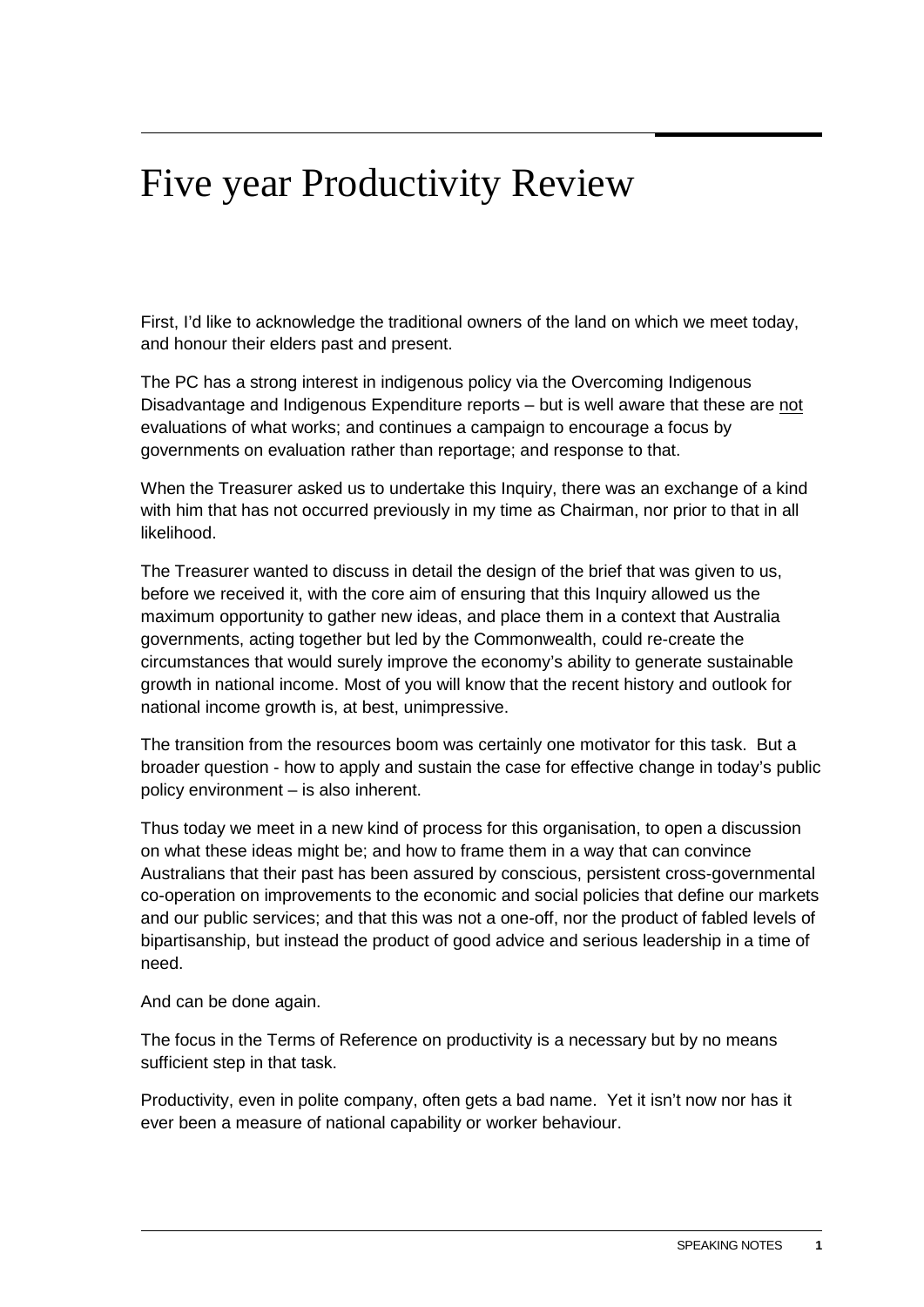It has also suffered in recent times the same fate as the term micro-economic reform suffered in its time – a label as often as not misapplied as a means to proclaim the innate worthiness of any policy idea or notion, regardless of whether that claim is justifiable.

So it is important in this process to refine what productivity improvement means. For us, this process will have a clear end in mind: improvements with the capacity to enhance national income growth. Prosperity, if you like.

This is not growth for growth's sake, nor is to ignore wider national objectives such as quality of life. It is, rather, simply the right standard to use to demonstrate as objectively as information allows what the scope of gains may be from such changes; at what cost; and who are the likely beneficiaries.

We will not, in any case, ignore the hard-to-count benefits of new policies, such as those that occur in many government-supplied services like health and education — the gains here are another form of prosperity.

And with that analysis done, leadership must then take over – to judge the advice that we give and place it in a wider context, such as vital issues around quality of life; and how gains may be distributed.

But it cannot do this effectively without a strong foundation of advice on where lie the greatest opportunities for positive change. That is a task for us, and for those who chose to contribute to the Inquiry.

Today, we will not produce fully formed solutions; nor can we with absolute confidence even frame all the problems they are meant to solve. Thus this will be an iterative process of analysis and exchange and, consistent with our normal practice, we are conducting it as far as we can in a public way. But it is a report to government, and so the product will be released by the Government at an appropriate time next year.

Ultimately, our aim is a practical agenda for *all* governments to together focus on opportunities for positive change, and on how to achieve them.

The Deputy Chair and I have, in the lead up to today's first public step in this process, sought discussions with all heads of Premiers and Chief Ministers' Departments about the participation mechanisms for States and Territories; and spoken to almost all now. We plan to make this a strongly inclusive process, as States and Territories certainly have their part to play.

I am not going to link today's discussion to any of the current issues with business investment or fiscal imbalance or GDP growth that may be popular at particular times in support of reform agendas.

Not because they are unimportant but because structural reform is a perpetual need, rather than a one-off response. Thus this Inquiry is to be repeated every five years.

Nevertheless, in case this leaves any room for doubt, there should be none: the Productivity Commission sees the opportunities that lie in structural reform to be *the*